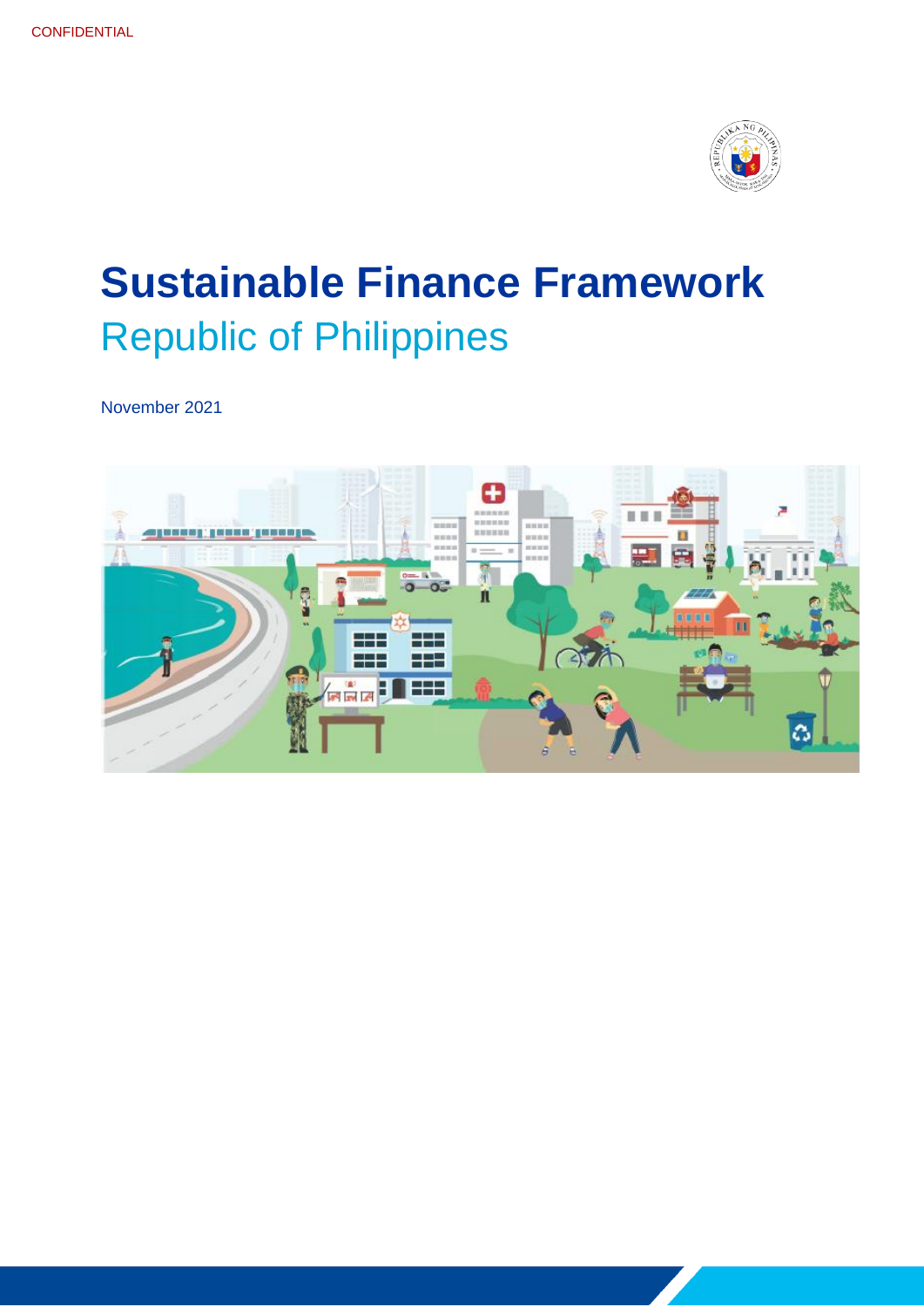## **Table of Contents**

|    | 4.3. |  |
|----|------|--|
|    |      |  |
|    |      |  |
|    |      |  |
| 5. |      |  |
|    |      |  |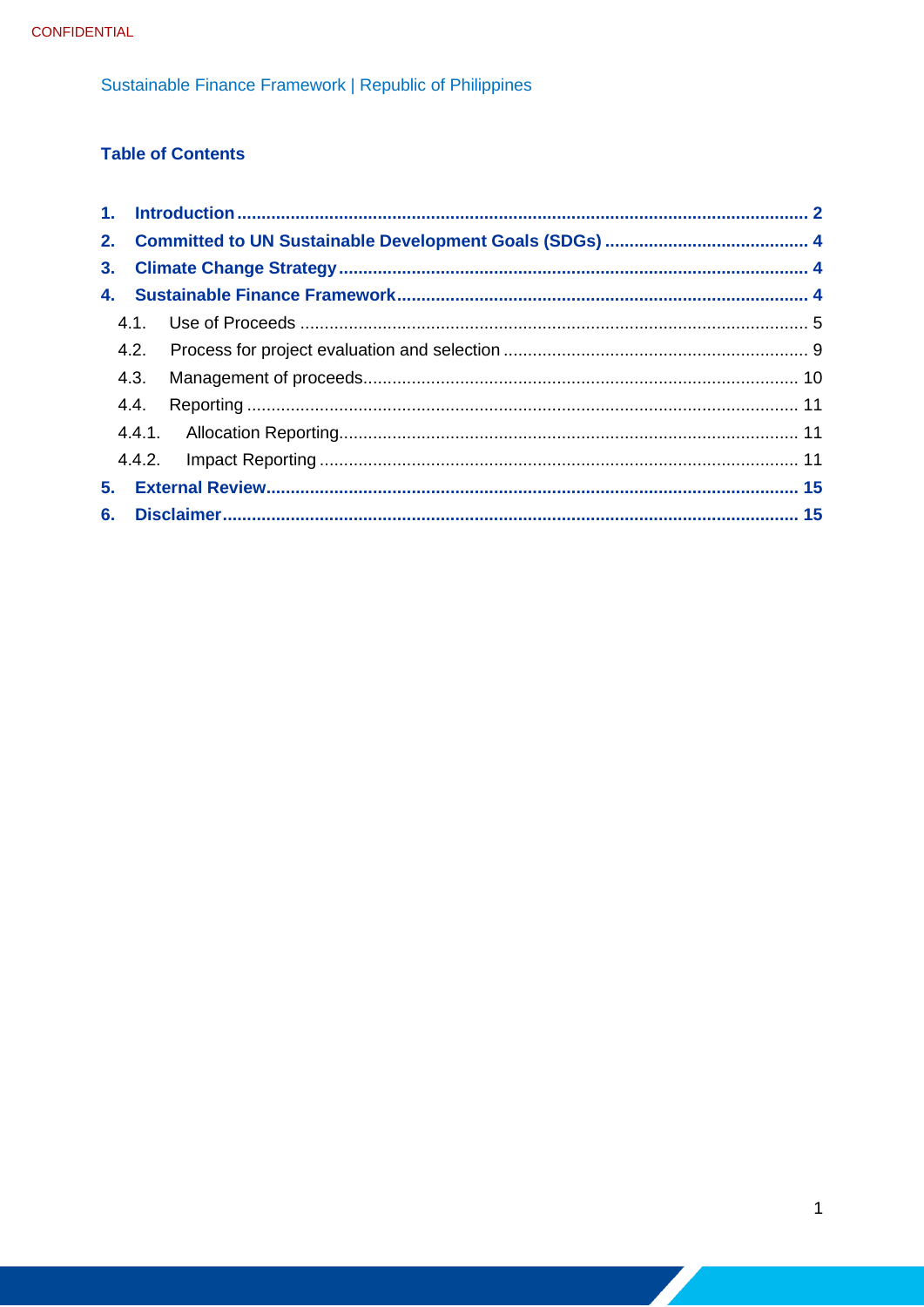# <span id="page-2-0"></span>*1. Introduction*

Every citizen aspires to enjoy a "*matatag, maginhawa, at panatag na buhay*." This is *AmBisyon Natin 2040*. Sensitive to these aspirations, the Duterte administration has embraced the mission to enable and empower every citizen to achieve his or her *AmBisyon*. The Philippine Development Plan (PDP) 2017-2022 was formulated to lay down the foundation for inclusive growth, a high-trust and resilient society, and a globally competitive knowledge economy. This foundation is intended to be strong enough for the next three development plans to build on. The PDP, which updated in 2021 (Figure 1), focuses on building resilience and includes strategies responding to the challenges brought about by the COVID-19 pandemic.



Figure 1: PDP 2017-2022 Strategic Framework (Updated 2021)

*Source: pdp.neda.gov.ph*

The strategies of the updated 2021 PDP 2017-2022 fall under the three major pillars of building a high-trust society, transforming towards equity and resiliency, and increasing the growth potential.

During the first three years, a number of needed reforms have been enacted. The reforms have been game-changing and the desired social and economic outcomes were achieved, even surpassing the targets at times. This primarily stems from the conscious effort to include social protection components as part of the reform program. This was done to cushion the expected adverse, though temporary, effects thereby increasing support to the reform.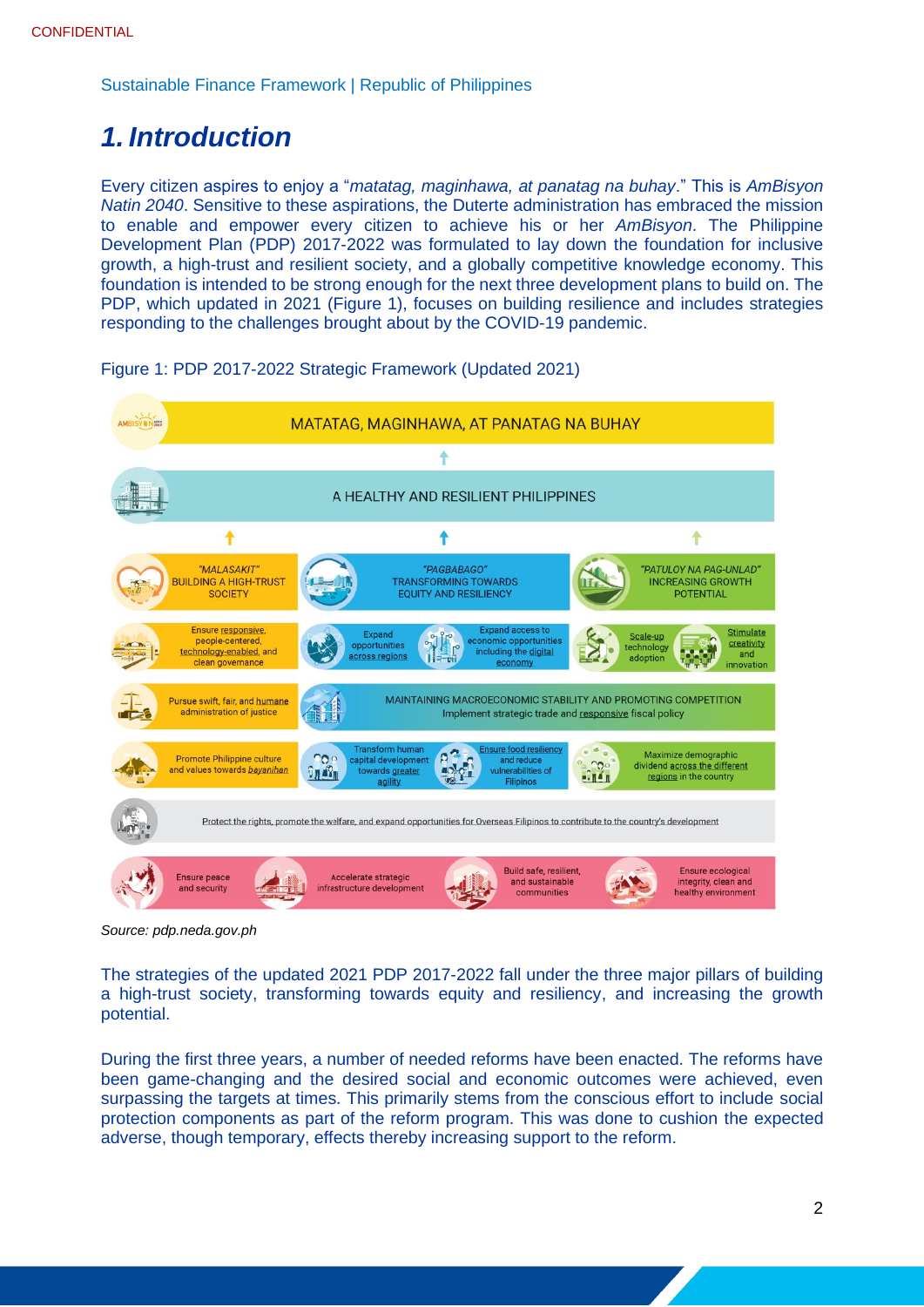Almost four years in, the Philippines was on its way to becoming an upper-middle-income country, until the once-in-a-century global pandemic, caused by the coronavirus disease 2019 (COVID-19), struck. The immediate response was to save lives by first restricting social and economic activities to limit the spread of the virus, while improving the country's health system capacity.

The health system capacity has since been substantially improved. However, the social and economic restrictions had adverse social and economic consequences. The challenge at hand is to muster, as quickly as possible, an economic turnaround. And much depends on being able to manage the risks and transition to the "new normal."

Even at this time of COVID-19 global pandemic, the country has been benefitting from the reforms enacted and already implemented (e.g., Rice Tariffication Law, Sin Tax Reform Law, Ease of Doing Business and Efficient Government Service Delivery Act, Tax Reform for Acceleration and Inclusion, Telecommuting Act, Social Security Act of 2018, Balik Scientist Act, etc.). A more accelerated timeline concerning the other reforms would have substantially built up the country's resilience (e.g., PhilSys Act, Universal Health Care Act, Philippine Innovation Act, entry of a third telecommunications provider, Free Internet in Public Spaces Act, etc.). This pandemic also lends urgency to crucial reform initiatives that will encourage strategic industries to locate in the country (e.g., amendments to the Foreign Investment Act, Public Service Act, and the Retail Trade Liberalization Act, and the Corporate Recovery and Tax Incentives for Enterprises (CREATE)). CREATE has been enacted into law for this purpose. Over the immediate term, there is a need to address financial risk that may have worsened because of the mobility restrictions imposed to contain COVID-19. The enacted Financial Institutions Strategic Transfer (FIST) law and proposed Government Financial Institutions Unified Initiatives to Distressed Enterprises for Economic Recovery (GUIDE) law are designed to manage such risks.

We are 20 years away from 2040. While there seems to be ample time to catch up on the targets related to *AmBisyon*, recent developments have shown that social and economic gains can easily be reversed. Hence, together with economic recovery, building resilience is now the urgent and important development objective. Being resilient, after all, is an essential component of the *AmBisyon*: having a secure future (*panatag na buhay*).

The PDP is also accompanied by the Public Investment Program (PIP) 2017-2022 which contains a list of priority programs and projects, updated annually, to be implemented within the medium term by the national government, government-owned and controlled corporations, government financial institutions, and other national government offices and instrumentalities that contribute to the achievement of the PDP.

The 2021 National Budget proposed by the Duterte Administration continued to demonstrate the ROP's commitment to the PDP and UN SDGs. Three spending priorities have been identified in the 2021 budget, including RESET (responding to the pandemic), REBOUND (reviving infrastructure development), and RECOVER (adapting to the post-pandemic life). The RESET spending encompasses ROP's health sector budget which amounted to PhP221.1 billion, while REBOUND reflects ROP's continued focus on the national infrastructure flagship program, "Build, Build, Build Program". Meanwhile, RECOVER has set out key spending programs that focus on food security, industry and livelihood, education, social protections, as well as governance.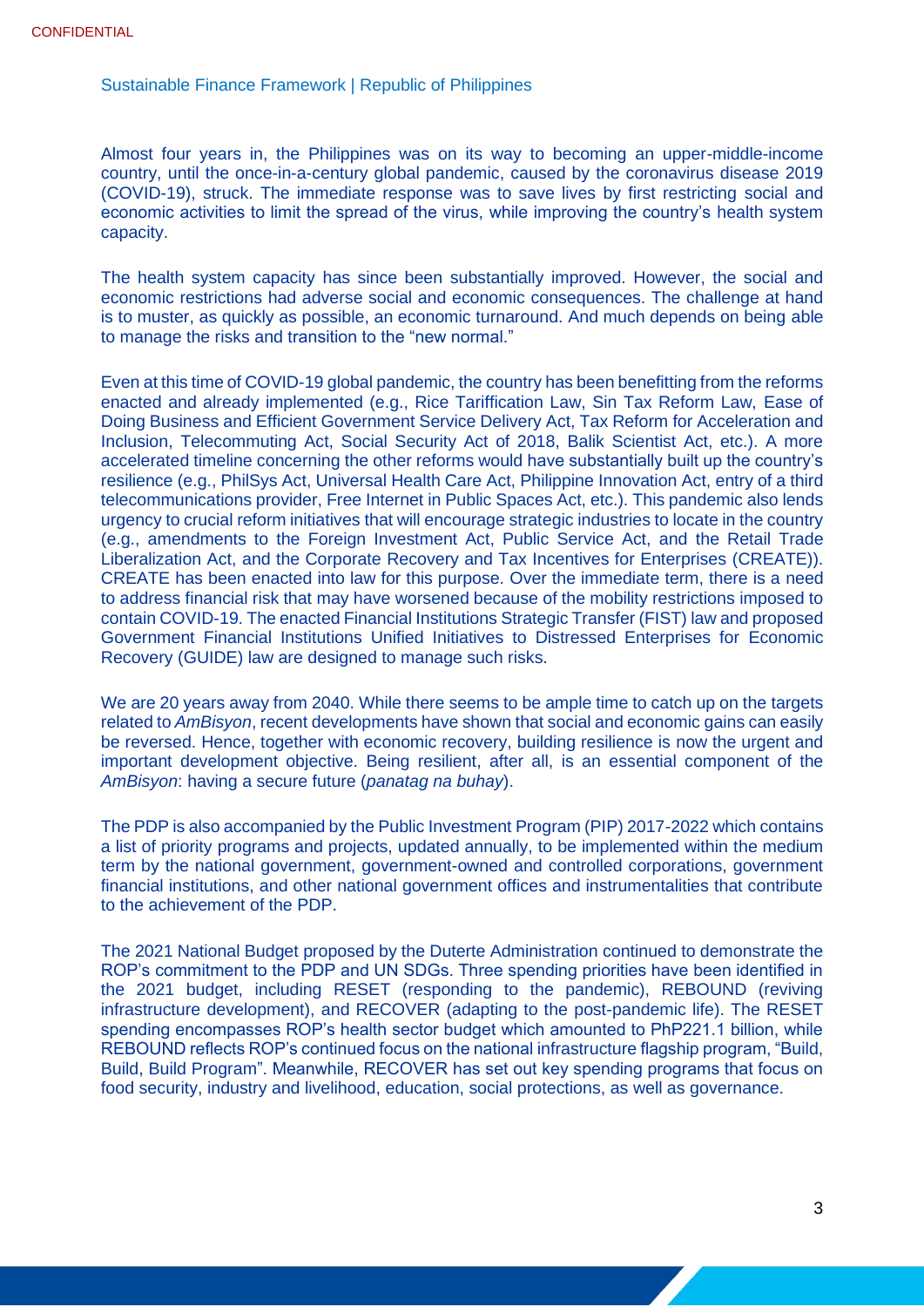# <span id="page-4-0"></span>*2. Committed to UN Sustainable Development Goals (SDGs)*

The Republic of Philippines has been a strong supporter of the 2030 Agenda for Sustainable Development, including the 17 Sustainable Development Goals (SDGs).

The Partnership Framework for Sustainable Development (PFSD) supports the national longterm vision and maps directly and indirectly into Philippine Development Plan priorities, organizing its strategic contributions through a 2030 Agenda lens. It builds on decades of close cooperation between the Philippines and the United Nations for the achievement of national and global development objectives, focusing on areas where the capacities of the UN, when working across mandates, will have the greatest impact to leave no one behind. As an initial investment in the longer-term UN support to 2030 Agenda, it recognizes the strengths and capacities of the Philippine government and focuses on historically challenging areas that are foundational to SDGs to complement Philippines-led efforts towards acceleration.

# <span id="page-4-1"></span>*3. Climate Change Strategy*

In response to the urgency for action on climate change, the Philippines passed Republic Act 9729, also known as the Climate Change Act of 2009, anchored on the constitutional provision which states that "it is the policy of the State to afford full protection and the advancement of the right of the people to a balanced and healthful ecology" in order to fulfil human needs while maintaining the quality of the natural environment for current and future generations.

Following the passage of the Republic Act 9729, The National Framework Strategy on Climate Change (NFSCC) was adopted in April 2010. In line with the guiding principles provided by the NFSCC, the National Climate Change Action Plan (NCCAP) was formulated outlining the country's agenda for adaptation and mitigation for 2011 to 2028. It lays out seven priorities for action, including food security, water sufficiency, ecological and environmental stability, human security, climate-friendly industries and services, sustainable energy, and knowledge and capacity development. Monitoring and evaluation are also important aspects of the NCCAP, with monitoring to be set annually and evaluation every three years.

In April 2021, The Republic of the Philippines submitted its Nationally Determined Contribution (NDC) in accordance with Decision 1/CP.21 of the Conference of Parties of the UNFCCC with the objective to reduce greenhouse gas emissions by 75% by 2030. The NDC conveys the country's progressive climate change mitigation commitment and adaptation challenges and requirements, including addressing residual loss and damage, in pursuit of low carbon, sustainable, and climate and disaster-resilient development.

# <span id="page-4-2"></span>*4. Sustainable Finance Framework*

The Republic of Philippines' ("ROP") has established this Sustainable Finance Framework ("Framework") to support its sustainability commitments, and to set out how it intends to raise Green, Social or Sustainability Bonds, Loans and other debt instruments ("Sustainable Financing Instruments"). With this Framework, and any financing under this Framework that may follow, ROP intends to contribute to the development of the Sustainable Financing market domestically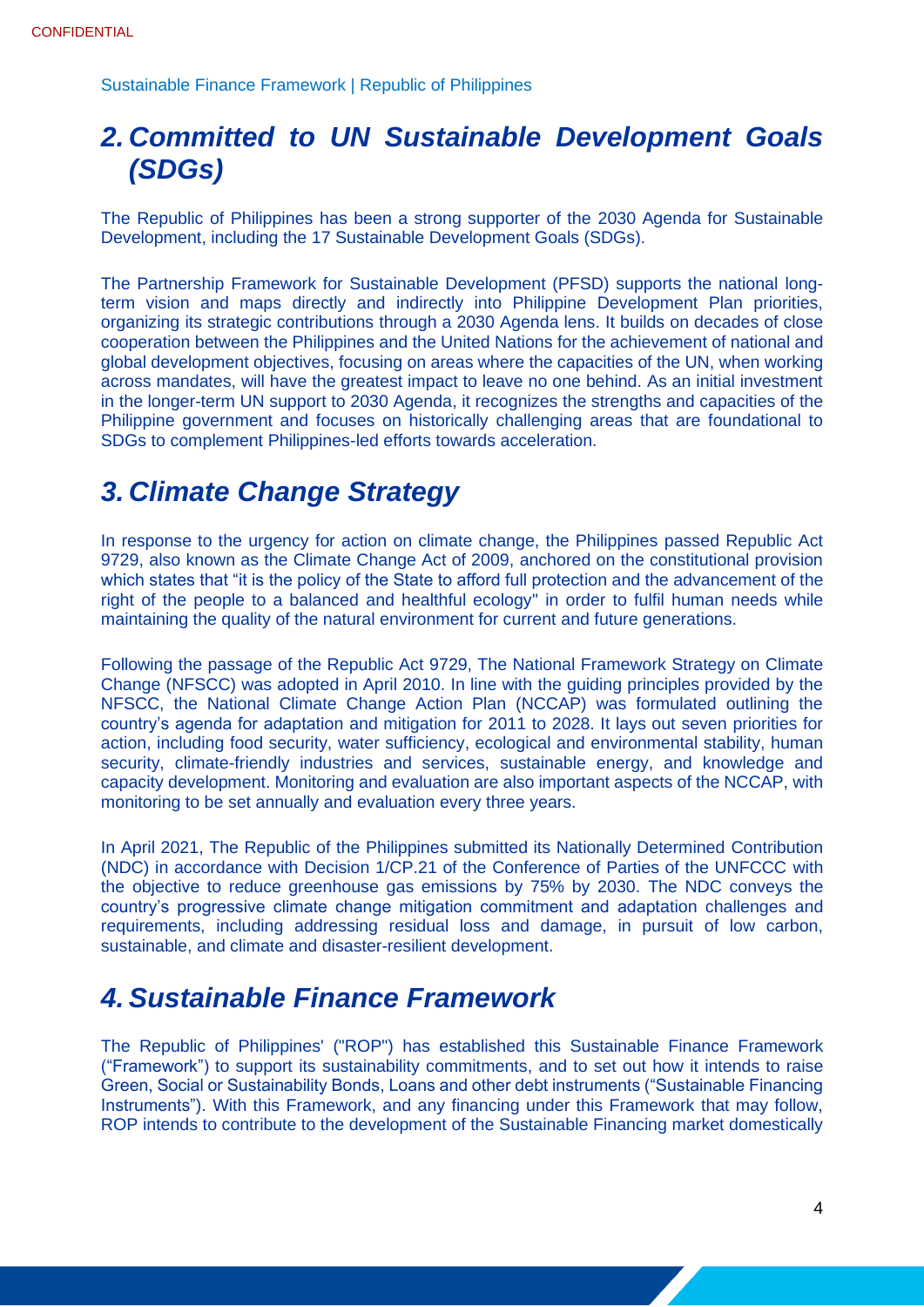in the Philippines.

The Sustainable Financing Instruments will fund Eligible Social Projects, Eligible Green Projects that conform to the sustainable finance principles listed below:

- International Capital Market Association ("ICMA")'s Green Bond Principles ("GBP") 2021<sup>1</sup> ; Social Bond Principles ("SBP") 2021<sup>2</sup> ; Sustainability Bond Guidelines ("SBG's") 2021<sup>3</sup>;
- ASEAN Green Bond Standards ("GBS"), issued by the ASEAN Capital Markets Forum  $(ACMF)$  in October 2018<sup>4</sup>, and/or
- Loan Market Association ("LMA") Green Loan Principles ("GLP") 2021<sup>5</sup> and/or LMA Social Loan Principles ("SLP") 2021<sup>6</sup>.

ROP has also taken care to follow the United Nations Environment Programme ("UNEP")'s Sustainable Blue Economy Finance Principles ("SBEFP") in respect of asset categories in relation to sustainable blue economy.

The following are the four core components of these principles

- i. Use of Proceeds
- ii. Process for Project Evaluation and Selection
- iii. Management of Proceeds
- iv. Reporting; including a reference to External Reviews

Sustainable Financing Instruments issued under this Framework will be standard recourse-tothe-issuer obligations and investors will not bear the credit risk of the underlying allocated eligible asset exposures.

## <span id="page-5-0"></span>*4.1. Use of Proceeds*

The ROP intends to allocate an amount equivalent to the net proceeds raised from any Sustainable Financing Instrument issuance to finance and/or refinance, in whole or in part, expenditures that meet the Eligibility Criteria set out below ("Eligible Social Expenditures" and "Eligible Green Expenditures").

Eligible Social Expenditures, and/or Eligible Green Expenditures can include direct or indirect investments, subsidies, support schemes, incentive mechanisms or tax foregone (or a combination thereof such expenditures) and selected operational expenditures. Such Eligible Social Projects and/or Eligible Green Projects exclude any contributions from other stakeholders.

The tables below outline the categories of Eligible Social Expenditures and Eligible Green

4 In alignment with ACMF Green Bond Standards, October 2018,

<sup>&</sup>lt;sup>1</sup> ICMA Green Bond Principles, June 2021, [https://www.icmagroup.org/green-social-and-sustainability](https://www.icmagroup.org/green-social-and-sustainability-bonds/green-bond-principles-gbp/)[bonds/green-bond-principles-gbp/](https://www.icmagroup.org/green-social-and-sustainability-bonds/green-bond-principles-gbp/)

<sup>&</sup>lt;sup>2</sup> ICMA Social Bond Principles, June 2021, <u>https://www.icmagroup.org/sustainable-finance/the-principles-</u> [guidelines-and-handbooks/social-bond-principles-sbp](https://www.icmagroup.org/sustainable-finance/the-principles-guidelines-and-handbooks/social-bond-principles-sbp)

<sup>&</sup>lt;sup>3</sup> ICMA Sustainability Bond Guidelines, June 2021 [https://www.icmagroup.org/sustainable-finance/the](https://www.icmagroup.org/sustainable-finance/the-principles-guidelines-and-handbooks/sustainability-bond-guidelines-sbg/)[principles-guidelines-and-handbooks/sustainability-bond-guidelines-sbg/](https://www.icmagroup.org/sustainable-finance/the-principles-guidelines-and-handbooks/sustainability-bond-guidelines-sbg/)

<https://www.theacmf.org/initiatives/sustainable-finance/asean-green-bond-standards>

<sup>5</sup> LMA Green Loan Principles, February 2021,<https://www.lsta.org/content/green-loan-principles/>

<sup>6</sup> LMA Social Loan Principles, April 2021, https://www.lsta.org/content/social-loan-principles-slp/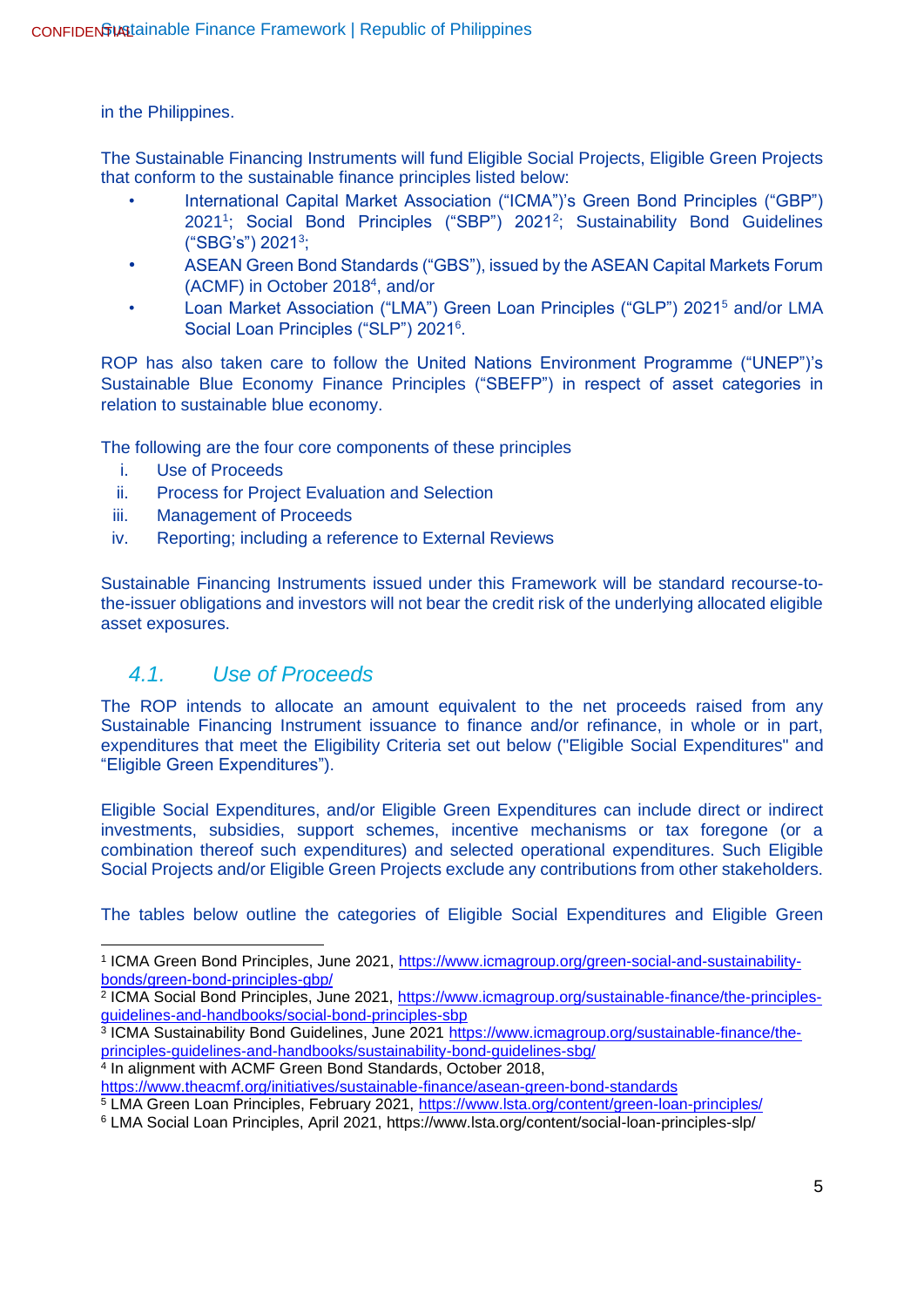Expenditures (together "Eligible Expenditures"). The Eligible Expenditures are limited to government expenditures that occurred no earlier than 24 months to issuance, the budget year of issuance, and two budget years following issuance.

#### **Eligible Social Expenditures**

| <b>Project Category</b>                                                                   | <b>Eligibility Criteria</b>                                                                                                                                                                                                                                                                                                                                     |
|-------------------------------------------------------------------------------------------|-----------------------------------------------------------------------------------------------------------------------------------------------------------------------------------------------------------------------------------------------------------------------------------------------------------------------------------------------------------------|
|                                                                                           | <b>Healthcare</b><br>Financing to construct, equip and operate government health facilities for the provision<br>of public or subsidized health services, including hiring and deployment of healthcare<br>workers                                                                                                                                              |
| <b>Essential</b><br><b>Access</b><br>to<br><b>Services</b><br>3 AND MELLISERIE 4 BUCATION | Projects which strengthen innovations and access to up-to-date technology in the<br>biomedical field (i.e. research support to local scientists)                                                                                                                                                                                                                |
| $-\sqrt{\bullet}$<br>ITI                                                                  | <b>Education</b><br>Development and operation of schools, training centres and related facilities, including<br>digital learning platforms, as well as training labour force, in order to improve quality of<br>and access to education, promote learning opportunities and vocational training                                                                 |
|                                                                                           | Target Beneficiaries: General population including people from low-income families<br>(indigents) and/or from disadvantaged backgrounds; people with disabilities; the<br>unemployed                                                                                                                                                                            |
| Affordable<br><b>Basic</b><br>Infrastructure                                              | Programs delivering infrastructure to rural areas to minimize disparities between<br>regions or benefitting disadvantaged populations, including<br>Construction, reconstruction, rehabilitation and upgrading of roads to provide<br>access to less connected areas<br>Construction telecommunication equipment for underserved and unconnected<br>populations |
| 6 CLEAN WATER<br>11 SUSTAI<br>Ø                                                           | Providing access to basic sanitation systems including septic tanks<br>Construction, maintenance of equipment e.g. pipework for supply of clean<br>۰<br>water<br>Provision of electrification facilities<br>۰                                                                                                                                                   |
|                                                                                           | Target Beneficiaries: Rural Areas, Underserved and Unconnected Populations,<br>Barangays (smallest administrative division/villages)                                                                                                                                                                                                                            |
| <b>Food Security</b><br>$2 \frac{\text{RRO}}{\text{HUMER}}$<br>38                         | Guaranteeing effective access to varied, quality food via provision of national and<br>communal irrigation, machineries and equipment, cold storage facilities, food<br>packaging and processing, warehouses, post-harvest centers, rice seeds, crop<br>insurance and production subsidies to small and medium farmers for basic food<br>products               |
|                                                                                           | Target Beneficiaries: General Population, including farmers and disadvantaged<br>populations                                                                                                                                                                                                                                                                    |
| <b>Employment Generation,</b><br>and programs designed<br>and/or<br>prevent<br>to         | Programs supporting Micro Small and Medium-sized Enterprise (MSMEs) that<br>support employment generation and productivity improvement, including provision of<br>MSME loans and access to technology                                                                                                                                                           |
| alleviate Unemployment<br>from<br>stemming                                                | Target Beneficiaries: MSMEs <sup>7</sup>                                                                                                                                                                                                                                                                                                                        |
| socioeconomic<br>crises.<br>including<br>through<br>the<br>potential effect of MSME       | Programs that provide employment and entrepreneurship opportunities to displaced,<br>disadvantaged and unemployed workers                                                                                                                                                                                                                                       |
| financing<br>and<br>microfinance                                                          | Target Beneficiaries: Informal Sector Workers, Poor, Vulnerable and Marginalized<br>Workers, Eligible beneficiaries of the DILP programme <sup>8</sup>                                                                                                                                                                                                          |

<sup>&</sup>lt;sup>7</sup> Definition of MSMEs in the Philippines is available here: [https://dict.gov.ph/wp-](https://dict.gov.ph/wp-content/uploads/2016/07/8.-SMEs-in-the-Philippines-_Empowering-LGUs-through-ICT-Partnership-with-SUCs.pdf)

[content/uploads/2016/07/8.-SMEs-in-the-Philippines-\\_Empowering-LGUs-through-ICT-Partnership-with-](https://dict.gov.ph/wp-content/uploads/2016/07/8.-SMEs-in-the-Philippines-_Empowering-LGUs-through-ICT-Partnership-with-SUCs.pdf)[SUCs.pdf](https://dict.gov.ph/wp-content/uploads/2016/07/8.-SMEs-in-the-Philippines-_Empowering-LGUs-through-ICT-Partnership-with-SUCs.pdf)

<sup>8</sup> https://bwsc.dole.gov.ph/programs-and-projects-submenu1/dileep.html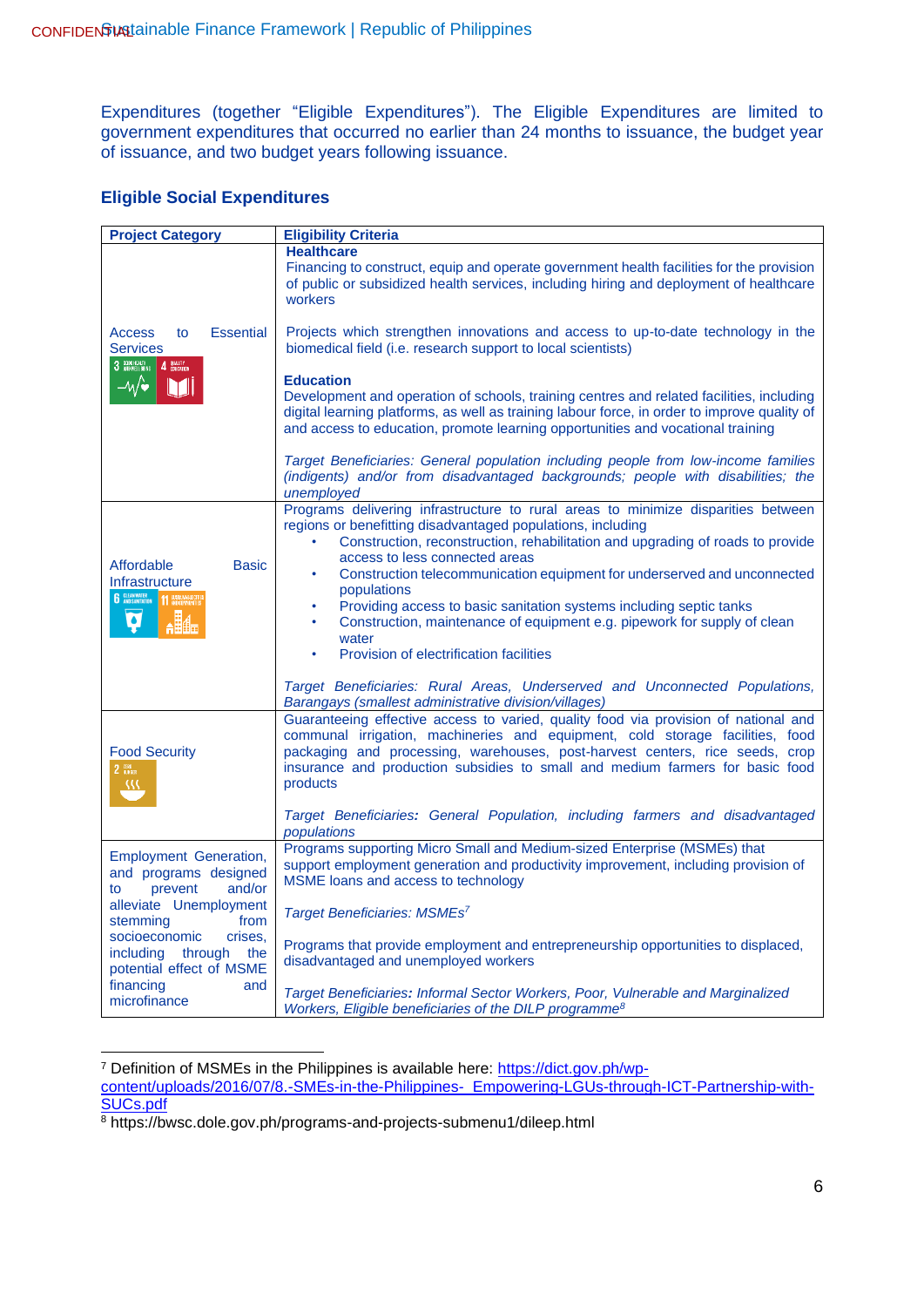| 8 DECENT WORK AND                                                            |                                                                                                                                                                                                                                                                                                                                                                                                                                                                                                                                                                                                                                                                                                                                                                                                                                                                                                                                                                                       |
|------------------------------------------------------------------------------|---------------------------------------------------------------------------------------------------------------------------------------------------------------------------------------------------------------------------------------------------------------------------------------------------------------------------------------------------------------------------------------------------------------------------------------------------------------------------------------------------------------------------------------------------------------------------------------------------------------------------------------------------------------------------------------------------------------------------------------------------------------------------------------------------------------------------------------------------------------------------------------------------------------------------------------------------------------------------------------|
| Socioeconomic<br>Advancement<br>and<br><b>Empowerment</b><br>10 REDUCED<br>Œ | Programs to support and provide social assistance for persons from disadvantaged<br>socioeconomic backgrounds, such as conditional and unconditional cash transfer<br>(programs and social pension for elderly and persons with disabilities)<br>Target Beneficiaries: Vulnerable groups as identified under the 4Ps program,<br>including Chronic poor households with children aged 0-14 living in poor areas,<br>indigent and marginalized families, itinerant, homeless street families, families in need<br>of special protection, elderly and persons withdisabilities                                                                                                                                                                                                                                                                                                                                                                                                          |
| <b>Affordable Housing</b><br>11 SUSTEINER ECOTTES 6 CLEAN WATER              | The development and/or provision of affordable socialized and low-cost housing.<br>including:<br>Financing of/investment in affordable and inclusive socialized and low-cost<br>housing loan portfolio;<br>Development of program that provides liquidity facility for socialized housing<br>$\bullet$<br>originators and increases loan accessibility for the low-income groups; and<br>Target Beneficiaries: low-income families (including minimum wage earners), homeless<br>and underprivileged, families residing in informal settlements and danger zones                                                                                                                                                                                                                                                                                                                                                                                                                      |
| <b>Covid-19 Expenditure</b>                                                  | Manufacturing, logistics and distribution of medical products and supplies essential to<br>medical response, disease control services and vaccinations, R&D expenditure for the<br>provision of emergency medical response and disease control services<br>Financing/disbursements to support populations affected by Covid-19, including<br>initiatives designed to prevent or alleviate unemployment<br>Target Beneficiaries: General population including healthcare<br>workers in<br>public/government-ran healthcare facilities, displaced workers, including Oversees<br>Filipino Workers (OFWs), in industries/formal sectors affected by COVID-19, such as<br>MSMEs, tourism, etc, healthcare workers (for priority vaccination), senior citizens (for<br>priority vaccination), persons with comorbidities (for priority vaccination), vulnerable<br>groups, households living in poverty, homeless street families, itinerant indigenous<br>peoples, marginalized, disabled |

## **Eligible Green Expenditures**

| <b>Project Category</b>                                                | <b>Eligibility Criteria</b>                                                                                                                                                                                                                                                                                                                                                  |
|------------------------------------------------------------------------|------------------------------------------------------------------------------------------------------------------------------------------------------------------------------------------------------------------------------------------------------------------------------------------------------------------------------------------------------------------------------|
| Clean<br>Transportation<br>11 SUSTAINABLE CITIES<br><b>Alla</b>        | Investments and expenditure in low energy consuming or low emission transportation,<br>including public transportation and freight trains, as well as non-motorized and active transport<br>solutions and ancillary facilities (e.g. bikeways, walkways)<br>Only electrified light rail and mass rapid transit infrastructure will be included<br>۰                          |
| Climate<br>Change<br>Adaptation<br><b>13 GLIMATE</b><br>AFFORDABLE AND | Projects that improve Disaster Risk Reduction and Management (DRRM), resilience of<br>biological and ecological systems against impacts of climate change including<br>Construction and rehabilitation of flood mitigation structures and drainage systems<br>$\bullet$<br>Climate change adaptation infrastructure, such as flood defence and early warning<br>۰<br>systems |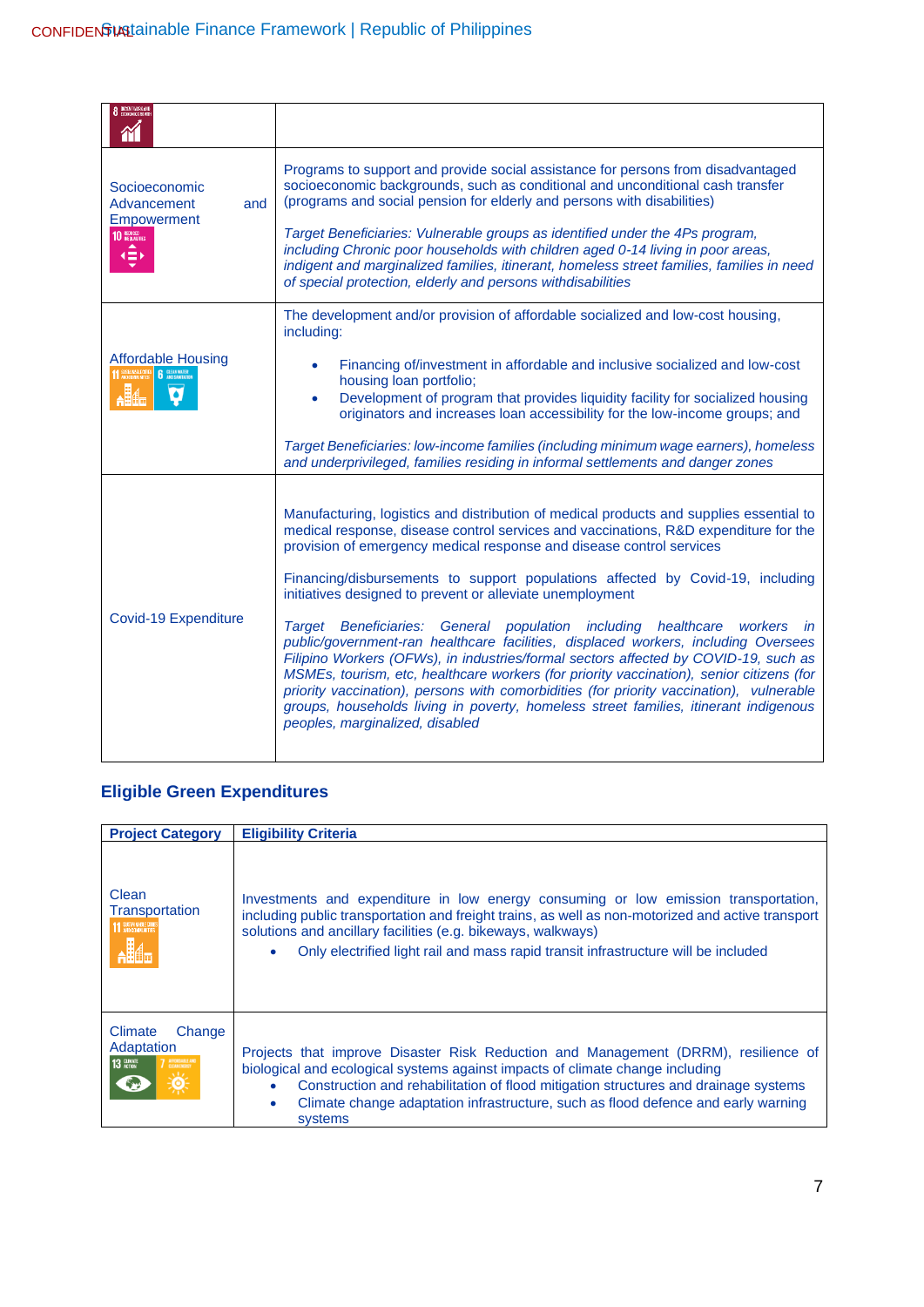|                                                                                                                                     | Broader DRRM initiatives due to climate change<br>$\bullet$                                                                                                                                                                                                                                                                              |
|-------------------------------------------------------------------------------------------------------------------------------------|------------------------------------------------------------------------------------------------------------------------------------------------------------------------------------------------------------------------------------------------------------------------------------------------------------------------------------------|
| Environmentally<br>sustainable<br>of<br>management<br>living<br>natural resources<br>and land use<br>13 GLIMATE<br>15 UFF AND<br>14 | Environmentally sustainable agriculture; environmentally sustainable forestry, including<br>afforestation or reforestation, and preservation or restoration of natural terrestrial and marine<br>landscapes.<br>The protection of coastal, marine and watershed environments                                                             |
| Renewable<br>Energy<br><b>11 SUSTAINABLE CITIES</b><br><b>7</b> AFFORDABLE AND                                                      | Projects to support the manufacturing, development, installation, operation, transmission and<br>distribution of renewable energy, including:<br>Solar<br>Wind<br>٠<br>Geothermal (<100gCO2/kWh)<br>٠<br>Biomass (<100gCO2/kWh and sustainable feedstock only <sup>9</sup> )<br>Hydropower (<100gCO2/kWh or power density of $>5W/m^2$ ) |

<sup>&</sup>lt;sup>9</sup> ROP ensures that bioenergy comes from sources that do not deplete existing terrestrial carbon pools. Also, the projects must protect biodiversity and should not involve the burning of peat. The projects will produce bioenergy from agricultural residues or forestry residues.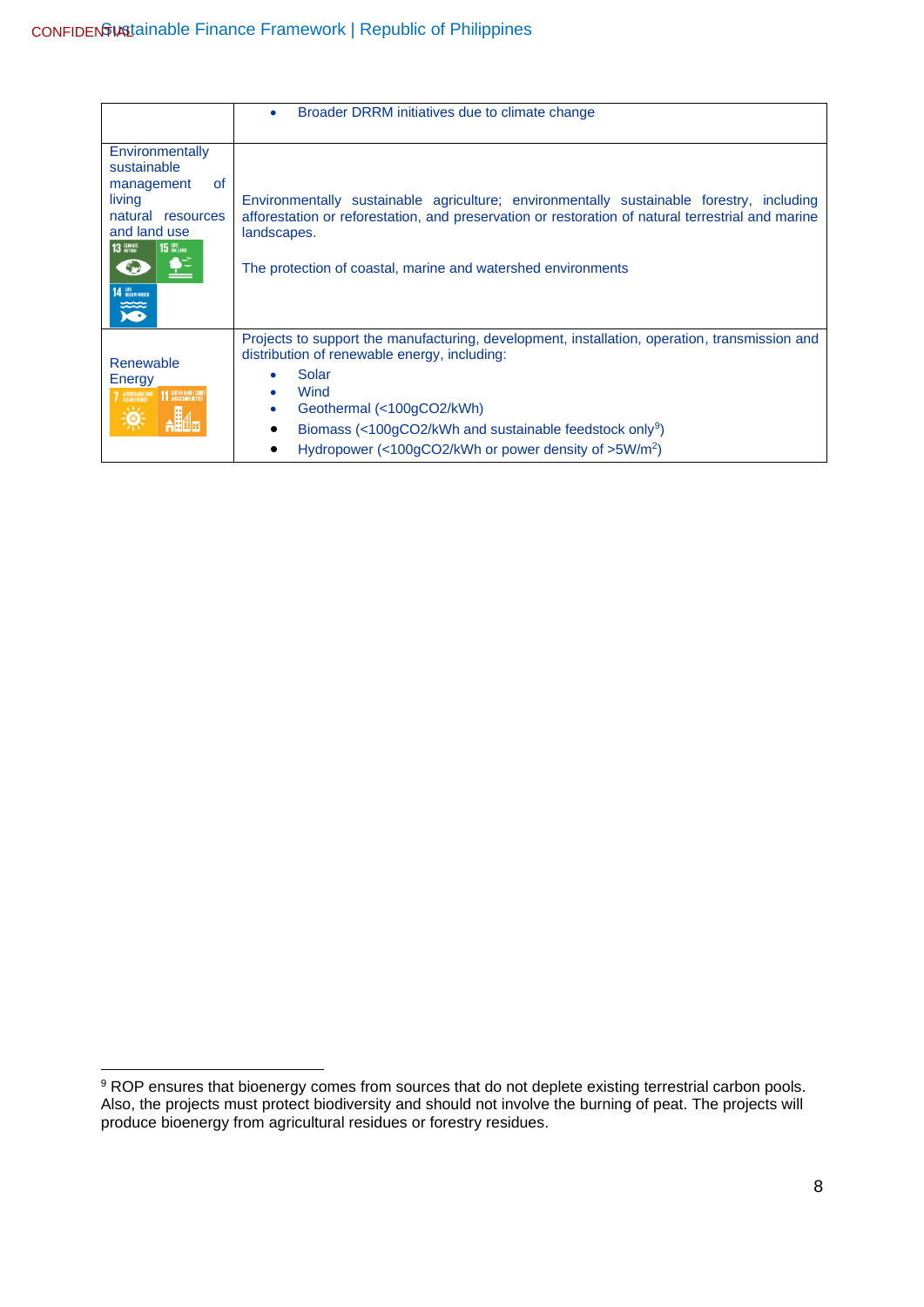#### **Exclusions**

For the avoidance of doubt, any expenditure related to the following activities will be excluded from Eligible Social Projects and Eligible Green Projects:

- Exploration, production or transportation of fossil fuel, fossil-fuel power-generation related projects;
- Manufacture and production of finished alcoholic beverages;
- Lethal defence goods;
- Military contracting;
- Gambling;
- Weaponry;
- Non-RSPO-certified palm oil;
- Manufacture and production of finished tobacco products; and
- Conflict minerals
- Activities/projects associated with child labor/forced labor
- **Extractive mining;**
- Production or trade in wood or forestry products other than from sustainably-managed forests;
- Involuntary resettlement and impact on livelihood (i.e. demolition of residential communities);
- Projects which would affect ethnic minorities/indigenous people and the lands they own or claim;
- Projects located near any protected areas

## <span id="page-9-0"></span>*4.2. Process for project evaluation and selection*

The evaluation and selection of the Eligible Expenditures is performed on an annual basis, or as needed, by an Interagency Technical Working Group on Sustainable Finance (TWG-SF) under the ROP's Development Budget Coordination Committee. The TWG-SF comprises of senior representatives from the Department of Finance (DOF), Bureau of the Treasury (BTr), National Economic Development Authority (NEDA) and Department of Budget and Management (DBM). The TWG could also be aided by sectoral experts from industries and academia, who could either be included as members of the TWG, or constituted/invited as consultants and/or advisors. The TWG will engage as resource institutions other national government agencies (NGAs) whose budgets include programs, activities, and projects (PAPs) which may be considered as Eligible Expenditures, including but not limited to:

- Department of Health
- **Department of Education**
- Department of Agriculture / Department of Agrarian Reform
- Department of Labor and Employment
- Department of Social Welfare and Development
- Department of Public Works and Highways
- Department of Transportation
- Department of Environment and Natural Resources
- Department of Energy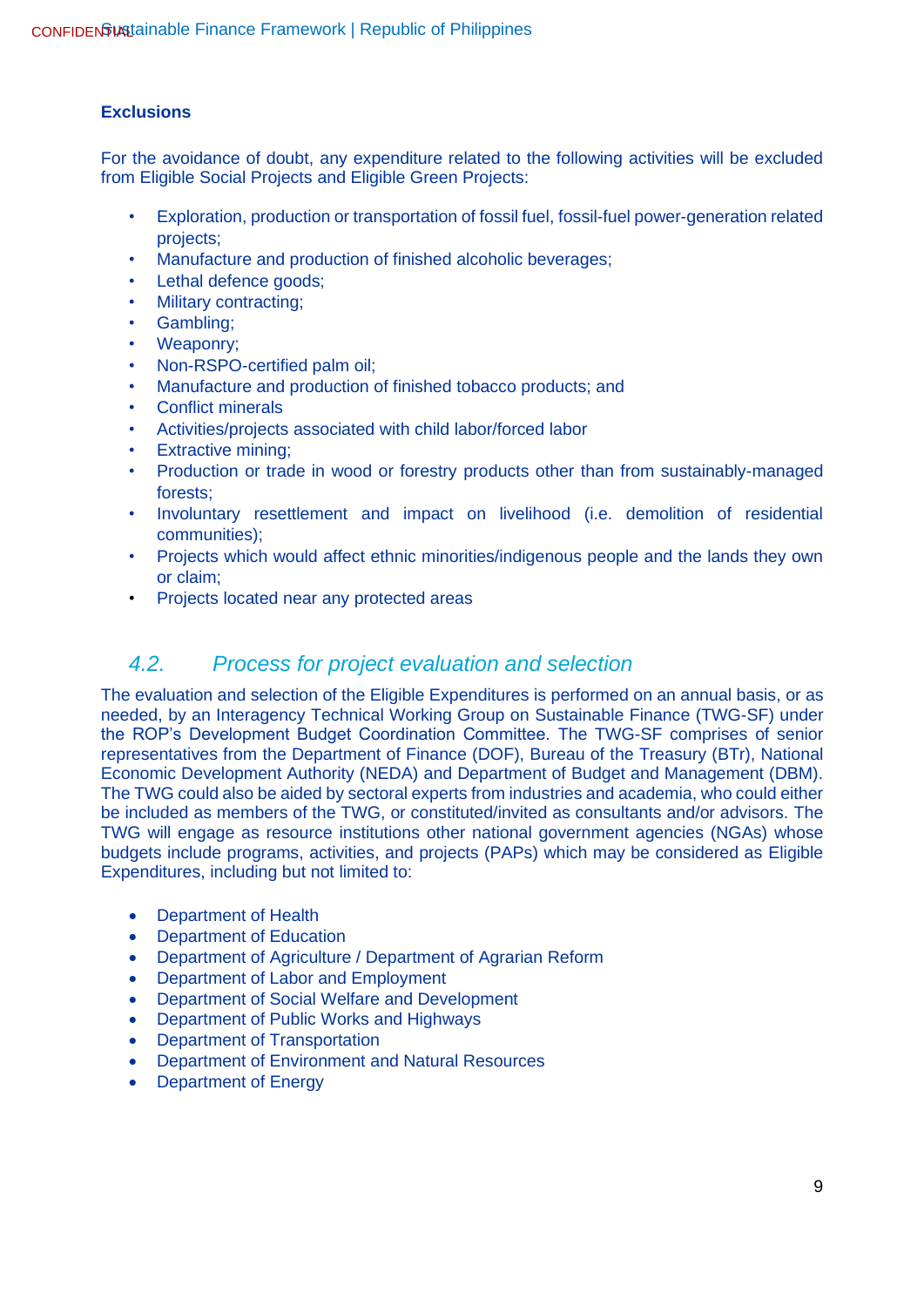The Sustainable Financing Instruments will fund Eligible Social Projects and/or Eligible Green Projects.

The TWG-SF, through the DBM, is responsible for identifying Eligible Expenditures from the PAPs of NGAs in line with the National Budget.

The TWG-SF will review potentially qualifying PAPs and verify whether these comply with the Eligibility Criteria and definition of Eligible Social Projects and/or Eligible Green Projects set out in Section 4.1. of this Framework. The PAPs approved as Eligible Social Projects and/or Eligible Green Projects by the TWG-SF may be listed under the Use of Proceeds of any Sustainable Financing Instrument issued under this Framework. Specifically, for Eligible Green Expenditures, each department may take into consideration the PAPs that it has "tagged" for the climate change and adaptation budget tagging process.

The DOF, as a member of the TWG-SF, is in charge of coordinating this process, and the relevant NGAs will be responsible for providing the requested documents and any further information to verify eligibility.

The TWG-SF may consult with other NGAs in carrying out its responsibilities. Selected representatives from the main departments in charge of the execution of the public budget, and/or departments responsible for the projects being considered may form a part of the TWG-SF on a case-by-case basis, for the purposes of the Process for Project Evaluation and Selection under this Framework.

The TWG-SF will maintain notes and records of all Eligible Social Projects and/or Eligible Green Projects selected and to be funded by each Sustainable Financing Instrument issued.

The TWG-SF will monitor that Eligible Social Projects and/or Eligible Green Projects continue to meet the Eligibility Criteria set in the Framework until the net proceeds have been allocated. The TWG-SF, with the assistance of the NGAs if needed, shall track and monitor the environmental and social benefits of the Eligible Social Projects and/or Eligible Green Projects which are funded by ROP's Sustainable Financing Instruments. The TWG-SF will also facilitate regular reporting on any Green issuance in alignment with our Reporting commitments.

To accommodate for potential changes to Eligible Expenditures, the composition of the TWG-SF may change in the future.

## <span id="page-10-0"></span>*4.3. Management of proceeds*

The ROP, through the DOF and BTr, intends to allocate an amount equal to the net proceeds of all Green, Social and Sustainable Bonds issued under this Framework to funding Eligible Green and Social Projects and will, on an ongoing basis, monitor the allocated funds as a part a formal internal process thereafter. The DOF and BTr will be tasked to ensure that the allocation of proceeds does not allow for listing of the same Eligible Green and Social Project twice.

The BTr, as a member of the TWG-SF, is responsible for the management of proceeds, tracking the Eligible Projects and allocations matched to the amount equivalent to the net proceeds of the outstanding bonds issued under this Framework. The net proceeds of any Sustainable Financing Instrument will be transferred to the government treasury reserve account of the ROP. The BTr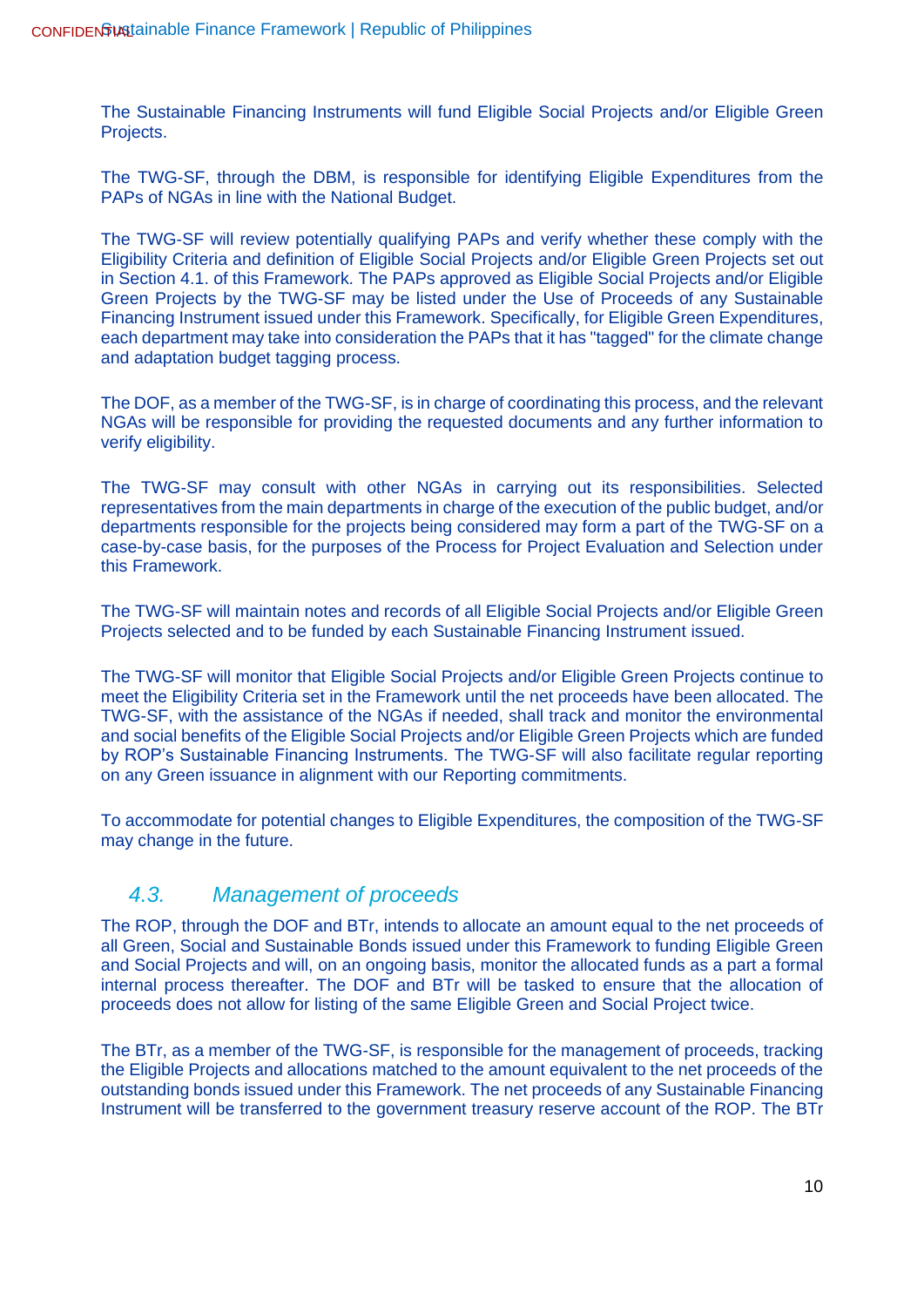shall maintain an allocation register (the "Register") to record the allocation of each Sustainable Financing Instrument proceeds. The Register will contain, for each such instrument issued, information including the details of each instrument's ISIN, pricing date and maturity date.

In the event where some expenditures would be withdrawn from the portfolio of eligible expenditures<sup>10</sup>, the ROP will reallocate the specific proceeds to other eligible expenditures which are compliant with the Eligibility Criteria, as soon as reasonably practicable.

In the event proceeds raised are not immediately and fully allocated to Eligible Expenditures, the BTr will manage the unallocated proceeds in line with its cash management policies.

## <span id="page-11-0"></span>*4.4. Reporting*

The ROP intends to provide an Allocation and Impact Report for any Sustainable Financing Instrument issued under this Framework. There can be strong coordination with the NEDA Subcommittee for SDGs in disseminating the results of the Allocation and Impact Report among the members of the Sub-committee. The Reports will be published within one year of issuance of any Green, Social and Sustainability Bond, and annually thereafter until full allocation, and as necessary in the event of any material changes. The Reports will be made publicly available via the following links: [https://www.dof.gov.ph](https://www.dof.gov.ph/) and [https://www.treasury.gov.ph.](https://www.treasury.gov.ph/) .

## *4.4.1.Allocation Reporting*

<span id="page-11-1"></span>The Allocation Report may include:

- Amount of net proceeds raised
- Balance of unallocated net proceeds
- Total amount of net proceeds allocated per Eligible Expenditure
- Details of the split between financing and refinancing

#### *4.4.2.Impact Reporting*

<span id="page-11-2"></span>Where feasible, the TWG-SG will aim to report on the estimated environmental and social impacts arising from the implementation of the Eligible Social Projects and/or Eligible Green Projects, in coordination with the concerned implementing NGAs.

In case of co-financing, the TWG-SF will aim to report on the pro rata share of impact or provide the share of financing from Sustainable Financing Instrument proceeds as a percentage of total project financing if total project impact is being reported.

The impact reporting will also provide information on the methodology and assumptions used for calculation of the impact metrics.

The ROP will align, on a best effort basis, the impact reporting with the portfolio approach described in "Handbook – Harmonized Framework for Impact Reporting (June 2021) or its succeeding publications.

Examples of indicators and metrics include (but are not limited to) and subject to availability of

<sup>&</sup>lt;sup>10</sup> In case of budgetary adjustments, delayed disbursements, or in the event where identified expenditure would cease to fulfil the eligibility criteria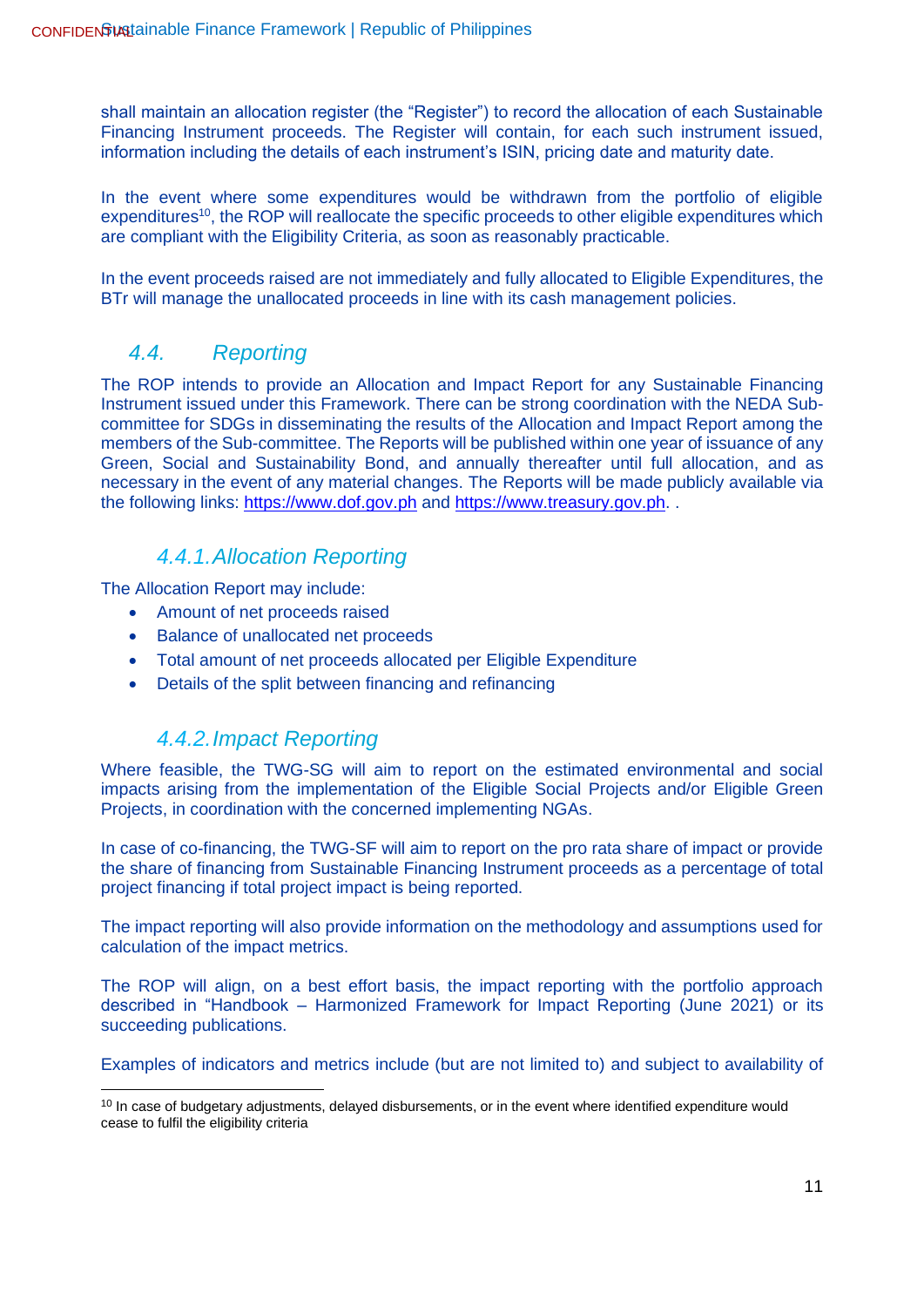| Eligible Sustainable Project<br>Categories   | <b>Impact Reporting Metrics</b>                                                                                                                                                                                                                                                                                                                                                                                                                                                                                                                                                                                                                                                                                                                                                                                                                                                                                                                                                                                                |
|----------------------------------------------|--------------------------------------------------------------------------------------------------------------------------------------------------------------------------------------------------------------------------------------------------------------------------------------------------------------------------------------------------------------------------------------------------------------------------------------------------------------------------------------------------------------------------------------------------------------------------------------------------------------------------------------------------------------------------------------------------------------------------------------------------------------------------------------------------------------------------------------------------------------------------------------------------------------------------------------------------------------------------------------------------------------------------------|
| <b>Social Project Categories</b>             |                                                                                                                                                                                                                                                                                                                                                                                                                                                                                                                                                                                                                                                                                                                                                                                                                                                                                                                                                                                                                                |
| <b>Access to Essential Services</b>          | Number of hospital/healthcare facilities built, upgraded<br>$\bullet$<br>and equipped<br>Number of people benefiting from vocational training<br>$\bullet$<br>and/or with better access to education<br>Number of students enrolled/educated<br>$\bullet$<br>Number of classrooms/educational support facilities<br>constructed/rehabilitated<br>Number of human resources for health (HRH)<br>$\bullet$<br>hired/deployed<br>Number of beneficiaries of student financial assistance<br>$\bullet$<br>programs (for the Tertiary Education Subsidy (TES) and<br>Free Higher Education (FHE))<br>Number of graduates and certification rate (for Training<br>$\bullet$<br>for Work Scholarship Program and Special Training for<br><b>Employment Program)</b>                                                                                                                                                                                                                                                                   |
| Affordable<br><b>Basic</b><br>Infrastructure | Number of people provided with adequate and equitable<br>$\bullet$<br>sanitation / clean water<br>Number of water infrastructure projects built<br>$\bullet$<br>Annual volume of clean potable water in m3 supplied for<br>$\bullet$<br>human consumption<br>Number of people provided access to clean and<br>$\bullet$<br>affordable energy<br>Number of new household power connections<br>$\bullet$<br>Number of population served by new connecting roads<br>$\bullet$<br>and bridges<br>Number of additional roads/bridges provided<br>(in<br>$\bullet$<br>kilometers)<br>Number of underserved household beneficiaries of new<br>telecommunication facilities<br>household<br>with<br>internet<br><b>Increase</b><br>served<br>in.<br>connection/ICT facilities (in percentage)<br>Savings in travel time and transport costs (for<br>$\bullet$<br>commuters and goods)<br>Increase in water supply, sanitation service and/or<br>$\bullet$<br>sewer coverage (in terms of number and percentage of<br>households (HHs)) |

data and confirmation by the concerned implementing NGAs):

• Percentage increase in coverage/number of households with access to quality drinking water compliant with the Philippine National Standards for Drinking Water (PNSDW)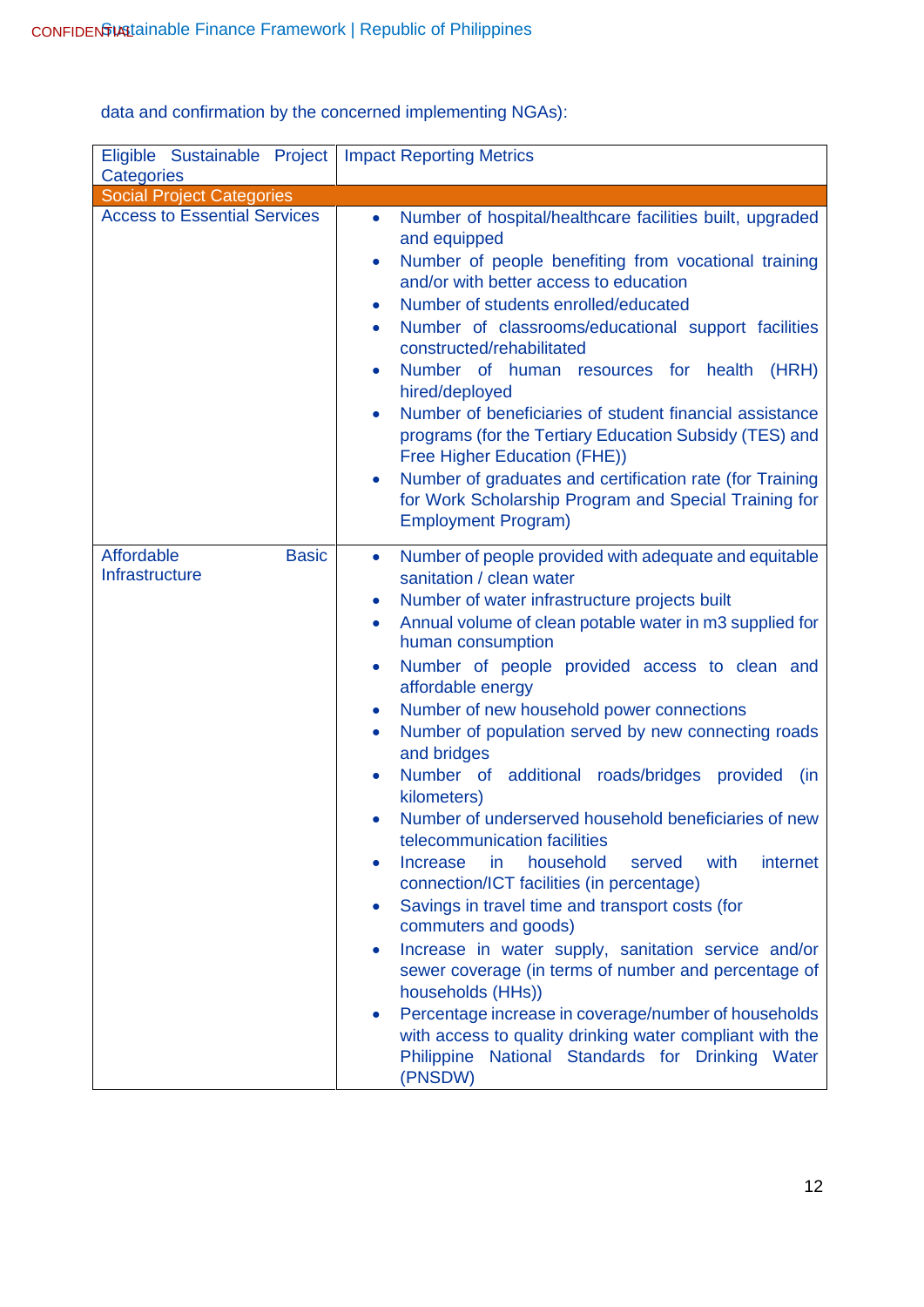|                                                                                       | Decrease in morbidity among population/HH due to<br>$\bullet$<br>water-borne related diseases (%)                                                                                                                                                                                                                                                                                                                                                                                                                                      |
|---------------------------------------------------------------------------------------|----------------------------------------------------------------------------------------------------------------------------------------------------------------------------------------------------------------------------------------------------------------------------------------------------------------------------------------------------------------------------------------------------------------------------------------------------------------------------------------------------------------------------------------|
| <b>Food Security</b>                                                                  | Number of people benefitted<br>$\bullet$<br>Number of farmers benefitted                                                                                                                                                                                                                                                                                                                                                                                                                                                               |
| <b>Employment Generation</b>                                                          | Number of jobs created and/or retained<br>$\bullet$<br>Number of MSMEs that availed loans<br>$\bullet$<br>Number of people benefited<br>$\bullet$<br>Number of MSMEs provided with<br><b>Science</b><br>and<br>$\bullet$<br>Technology (S&T) assistance and interventions<br>Number of MSMEs which availed of incentives to utilize<br>green technologies/processes in their production<br>Number of MSMEs which scaled up in terms of<br>$\bullet$<br>employment generated                                                            |
| Socioeconomic Advancement<br>and Empowerment                                          | Number of people benefitted<br>$\bullet$                                                                                                                                                                                                                                                                                                                                                                                                                                                                                               |
| <b>Affordable Housing</b>                                                             | Number of housing units constructed<br>$\bullet$<br>Number of individuals / households benefitted<br>$\bullet$                                                                                                                                                                                                                                                                                                                                                                                                                         |
| <b>Covid-19 Expenditure</b>                                                           | Number of people assisted<br>$\bullet$<br>Number of vaccines supplied<br>$\bullet$<br>Number of vaccines administered<br>$\bullet$<br>Amount spent on emergency medical supplies<br>$\bullet$<br>Investments or expenditures into COVID-19 relief efforts<br>$\bullet$<br>(Dollar amount)                                                                                                                                                                                                                                              |
| <b>Green Project Categories</b>                                                       |                                                                                                                                                                                                                                                                                                                                                                                                                                                                                                                                        |
| <b>Clean Transportation</b>                                                           | Number, type and distance (km) of clean transportation<br>infrastructure built<br>Annual GHG emissions reduced/avoided in tonnes of<br>CO <sub>2</sub> equivalent                                                                                                                                                                                                                                                                                                                                                                      |
| <b>Climate Change Adaptation</b>                                                      | Number of flood defences<br>Number of properties better protected from floods<br>$\bullet$<br>Reduced/avoided water loss (in reservoirs / waterways<br>$\bullet$<br>/ natural habitats etc.) (m <sup>3</sup> )<br>Reduction in number of operating days lost to floods<br>$\bullet$<br>Reduction in flood damage costs<br>$\bullet$<br>Increase in agricultural land using more drought<br>$\bullet$<br>resistant crops (hectares)<br>Reduction in land-loss from inundation and/or coastal<br>$\bullet$<br>erosion (km <sup>2</sup> ) |
| Environmentally Sustainable<br>management of living natural<br>resources and land use | Amount or % of water consumption reduced<br>$\bullet$<br>Increase in production efficiency                                                                                                                                                                                                                                                                                                                                                                                                                                             |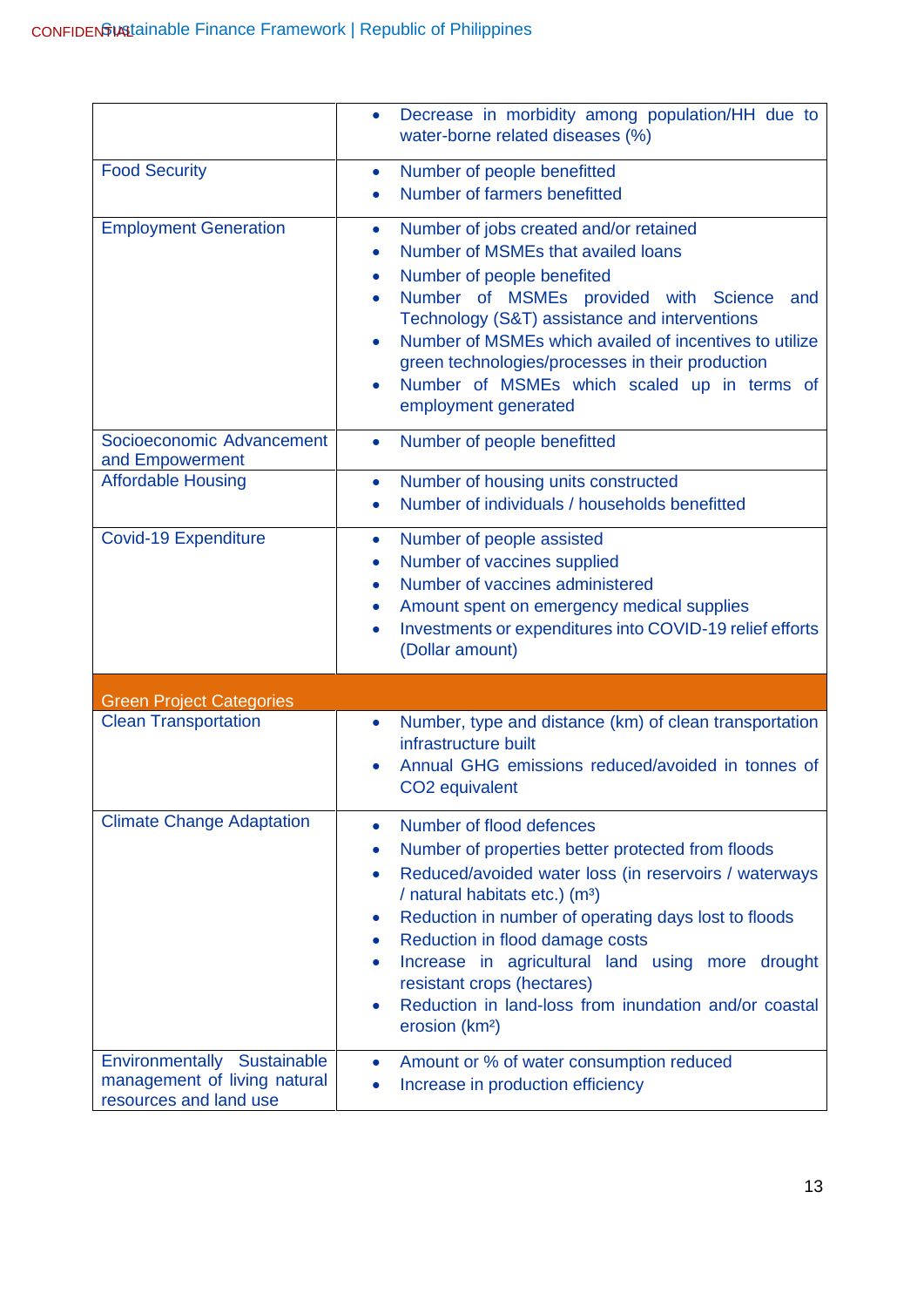|                         | Number of hectares of forests / coastal / marine /<br>$\bullet$<br>watershed environments restored / maintained<br>protected                                                                                                                                                                |
|-------------------------|---------------------------------------------------------------------------------------------------------------------------------------------------------------------------------------------------------------------------------------------------------------------------------------------|
| <b>Renewable Energy</b> | Capacity of renewable energy plant(s) constructed or<br>$\bullet$<br>rehabilitated in MW<br>• Annual renewable energy generation in MWh/GWh<br>(electricity) and GJ/TJ (other energy)<br>• Annual GHG emissions reduced/avoided in tonnes of<br>CO <sub>2</sub> equivalent (where possible) |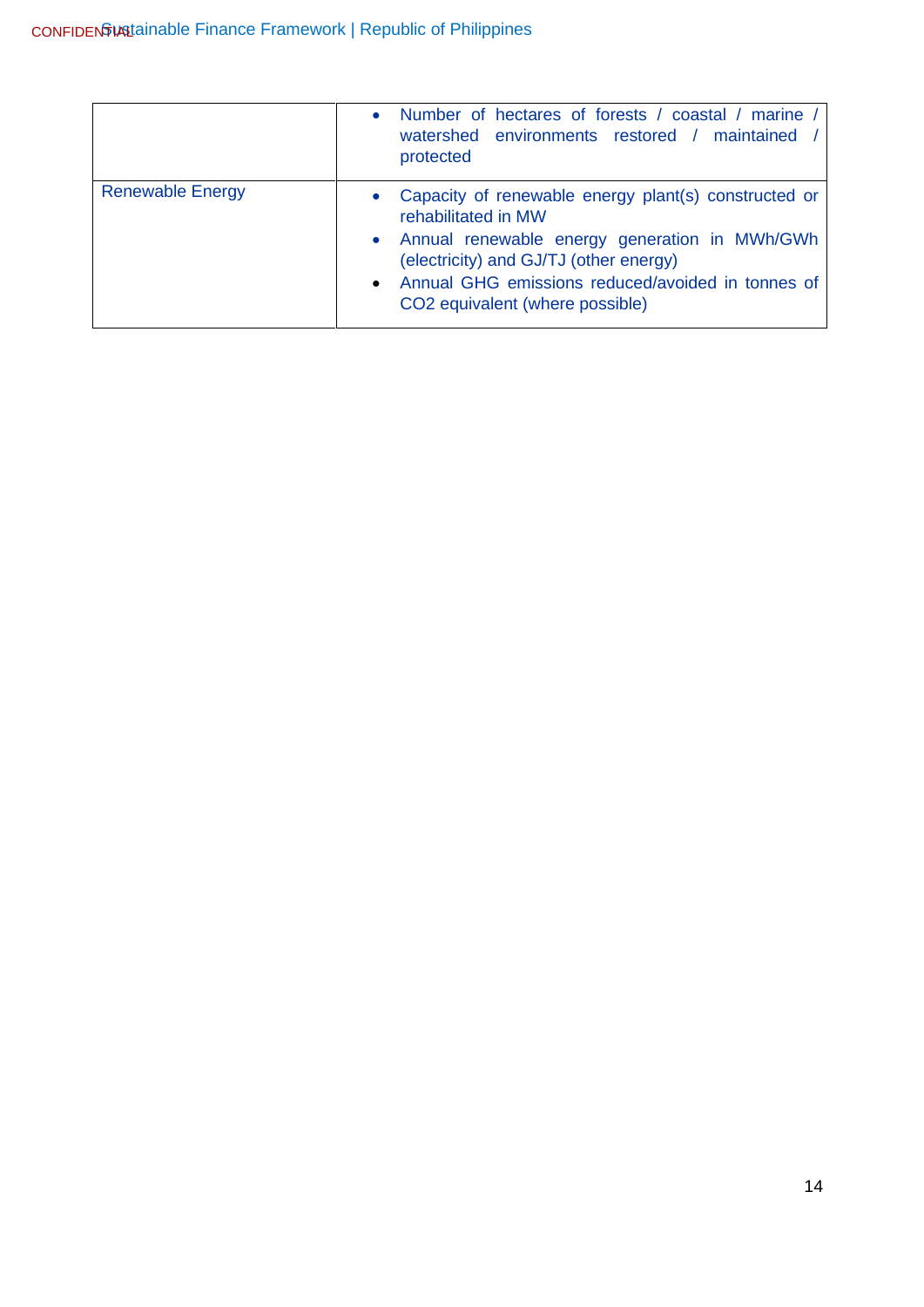# <span id="page-15-0"></span>*5. External Review*

Vigeo Eiris has provided a Second Party Opinion (SPO) on the Republic of Philippines' Sustainable Finance Framework. The SPO confirms alignment with the Green Bond Principles, Social Bond Principles and Sustainability Bond Guidelines as published by ICMA and is available on the provider's website<sup>11</sup>, as well as on the DOF's website at [https://www.dof.gov.ph](https://www.dof.gov.ph/) and [https://www.treasury.gov.ph.](https://www.treasury.gov.ph/)

Within one year of issuance and annually thereafter until full allocation of any Green, Social and Sustainability Bond, DOF intends to obtain an independent assurance review in order to confirm that the proceeds have been allocated in accordance with this Framework.

#### **Amendments to this Framework**

The TWG-SF will review this Framework on a regular basis, including its alignment to updated versions of the Principles as and when they are released, with the aim of adhering to best practices in the market. Such review may result in this Framework being updated and amended. The updates, if not minor in nature, will be subject to the prior approval of ROP and Vigeo Eiris. Any future updated version of this Framework that may exist will either keep or improve the current levels of transparency and reporting disclosures, including the corresponding review by an external reviewer. The updated Framework, if any, will be published on our website and will replace this Framework.

# <span id="page-15-1"></span>*6. Disclaimer*

The information and opinions contained in the Sustainable Finance Framework and the Second Party Opinion are provided as at the date of these documents and are subject to change without notice. The Republic of the Philippines does not assume any responsibility or obligation to update or revise such statements, regardless of whether those statements are affected by the results of new information, future events or otherwise.

The Sustainable Finance Framework and the Second Party Opinion are provided for information purposes only and do not constitute or form part of, and should not be construed as, an offer, solicitation or invitation to sell the Republic of the Philippines' bonds, or the solicitation of an offer to underwrite, subscribe for or otherwise acquire any debt or bonds of the Republic of the Philippines, and nothing contained herein shall form the basis of or be relied on in connection with any contract or commitment whatsoever. Any decision to purchase any Republic of the Philippines' bonds should be made solely on the basis of the information to be contained in the offering document produced in connection with the offering of such bonds. These documents do not constitute any part of any offering document. Accordingly, prospective investors are cautioned not to place undue reliance on these documents and are required to make their own independent investment decisions.

These documents are not intended for distribution to, or use by, any person or entity in any jurisdiction or country where such distribution or use would be contrary to law or regulation. Persons into whose possession such documents may come must inform themselves about, and

<sup>11</sup> <https://vigeo-eiris.com/solutions-issuers/sustainable-bonds-loans/>